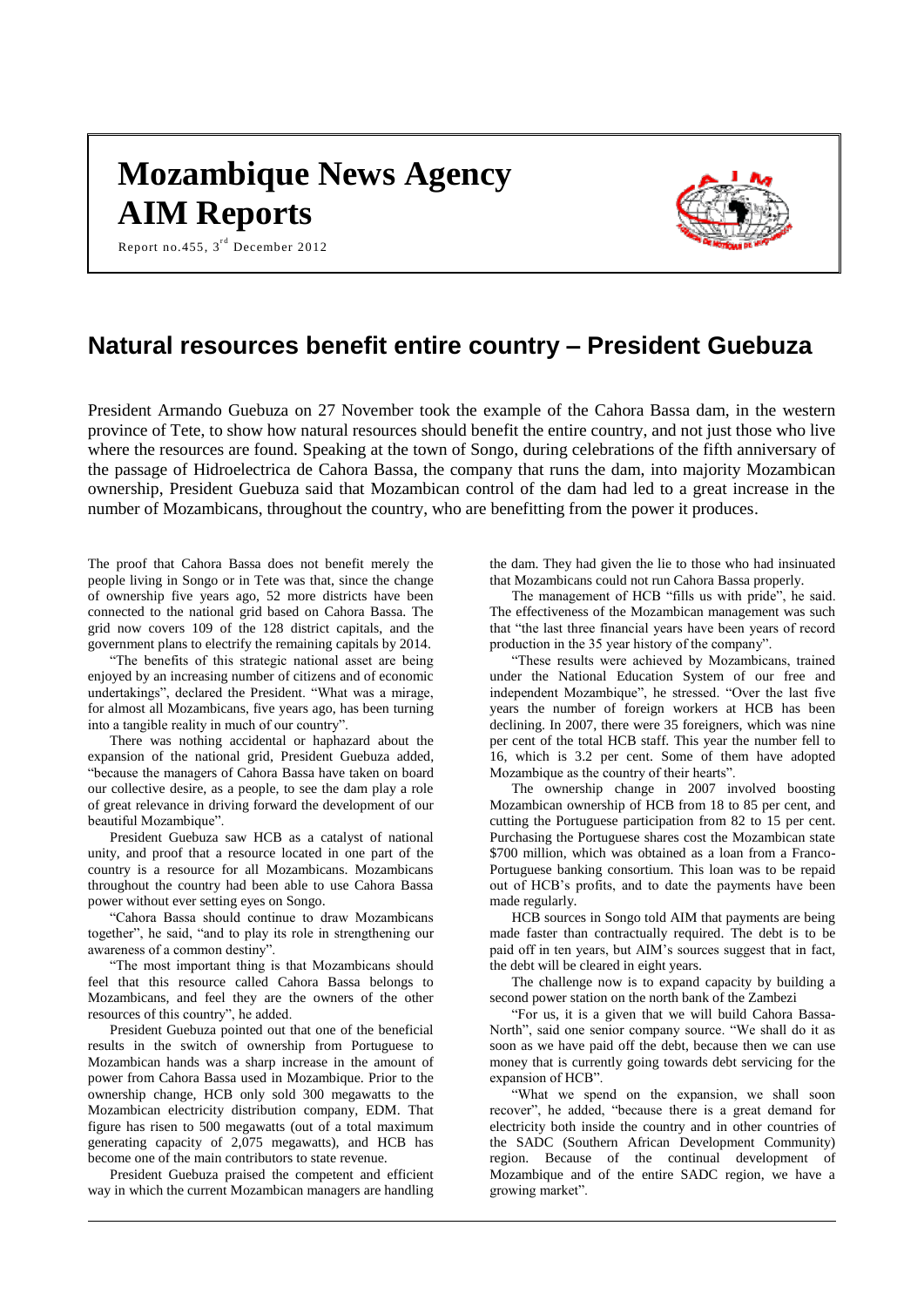# **President Guebuza calls for eliminations of AIDS taboo**

President Armando Guebuza on 1 December called for close links between communities, political leaders and health units to eliminate the taboos and preconceptions associated with sexuality and sexually transmitted infections.

President Guebuza was speaking at the Matola-Rio administrative post, in the southern district of Boane, at ceremonies marking World AIDS Day.

He argued that overcoming taboos was essential in order to improve the results of the fight against HIV/AIDS. Only through coordinated work would it be possible to achieve a better response, in terms both of counselling and hospital care, and of sharing experiences.

The national survey of HIV prevalence, INSIDA, carried out in 2009 showed that 11.5 per cent of Mozambicans aged between 15 and 49 were HIV-positive. This means that more than 1.4 million Mozambicans are living with the disease.

"Unfortunately, our children are not exempt from contracting the disease", said President Guebuza. Since 2001, when the authorities began to pay particular attention to "vertical transmission" (whereby unborn children are infected by their mother) over 200,000 children have been infected.

However, there are now 1,063 health units offering services to prevent vertical transmission, and the President thought it made no sense that the country is still recording large numbers of children born with HIV.

"We cannot allow that something as precious as life is lost because of a phenomenon that is socially, morally and culturally controllable", said President Guebuza. "We cannot remain indifferent when the AIDS pandemic threatens social and economic stability, our sovereignty and state security".

Deaths from AIDS, he continued, carry with them investments made in human capital, they postpone dreams, they plunge families into mourning, and they expose orphaned children to greater vulnerability.

President Guebuza pointed out that the Political Declaration made by world leaders at the UN General Assembly High Level Meeting on AIDS in June 2011 set a target of no new HIC infections among children by 2015, while extending the lives of their mothers.

The Mozambican government had thus drawn up a plan to eliminate vertical transmission. Key to this was the offering of anti-retroviral treatment to all pregnant women, in the health units which provide ante-natal care, as soon as they are diagnosed as HIV-positive.

The theme for this year's World AIDS Day was "Getting to zero" – a reference to the target of ending the infection of children by HIV. President Guebuza stressed that it is quite possible to end mother-to-child transmission, with the collective commitment of all. The key target is that by 2015 at least 90 per cent of all eligible pregnant women should be receiving anti-retroviral treatment.

"The greatest challenge facing us is to keep patients in the programme, and reduce the number who drop out", he said. "This challenge will only be overcome with the involvement of everyone – government, civil society, private business, families, communities and their leaderships".

Also in the context of the World AIDS Day commemorations, Health Minister Alexandre Manguele gave the sombre news that AIDS has now overtaken malaria to become the leading cause of death among Mozambican adults. He said that about 40 per cent of hospital deaths are caused by HIV/AIDS.

For children, AIDS is now the second most important cause of deaths, responsible for 14 per cent of child deaths.

#### **First stone laid for gas fired power station**

The Mozambican publicly-owned electricity company EDM and the South African petro-chemical giant Sasol on 29 November laid the first stone for the construction of a new gas-fired power station at Ressano Garcia, on the Mozambique-South Africa border.

The Ressano Garcia Thermal Power Station (CTRG), powered by natural gas extracted by Sasol from the southern Mozambican province of Inhambane, will produce 175 megawatts of electricity.

Construction will cost \$250 million. The CTRG is 51 per cent owned by EDM, and 49 per cent by SASOL. The power generated will be sold in Mozambique.

Addressing the ceremony, Mozambican Energy Minister Salvador Namburete said that CTRG should begin to generate power in May 2014.

This is the second gas-fired power station in Ressano Garcia. The first, inaugurated in July, was built by the Glasgow-based company Aggreko, and can generate 107 megawatts. Most of the production (92 megawatts) is being sold to Eskom, and the remaining 15 megawatts to EDM.

### **European Commission finances fight against hunger**

The European Commission has granted Mozambique  $€67.3$ million (\$87.4 million) to reduce hunger and chronic malnutrition, in order to meet the Millennium Development Goals (MDGs).

The first of the MDGs, which were agreed at the United Nations Millennium Summit in 2000, is to eradicate extreme poverty and hunger. The specific targets are to halve, between 1990 and 2015, the proportion of people whose income is less than one dollar a day, and to halve, over the same period, the proportion of people suffering from hunger.

The new programme supported by the European Commission seeks to improve agricultural and fisheries production, and to increase the access to food of vulnerable groups, particularly women and children.

According to the European Commissioner for Development, Andris Piebalgs, "food security lies at the heart of development. Hungry people lack the energy to take care of their families, work or go to school. Malnutrition has disastrous and irreversible effects on the physical and mental development of children, which hampers their potential. With today's funding we show that we stand side by side with the people of Mozambique in fighting hunger and poverty".

The goals of the new European funding include improving production of smallholder farmers and fishermen, for example by providing greater access to inputs such as seeds, fertiliser or tools. Other measures aim at reducing post-harvest losses, promoting home gardens for women and vaccinating chickens (to reduce the alarming mortality rate).

The project will also improve links with markets or buyers by investing in small-scale infrastructure that is currently lacking (e.g. storage), rural roads, information systems and electrification of markets, as well as supporting farmers' organisations.

Mozambique is the largest beneficiary of the European Commission's "MDG Initiative. This programme will be operated by the United Nations Food and Agriculture Organisation (FAO), the World Food Programme (WFP), and the International Fund for Agricultural Development (IFAD). The Food and Nutritional Security Technical Secretariat within the Agriculture Ministry (SETSAN) will monitor the programme and report on its results.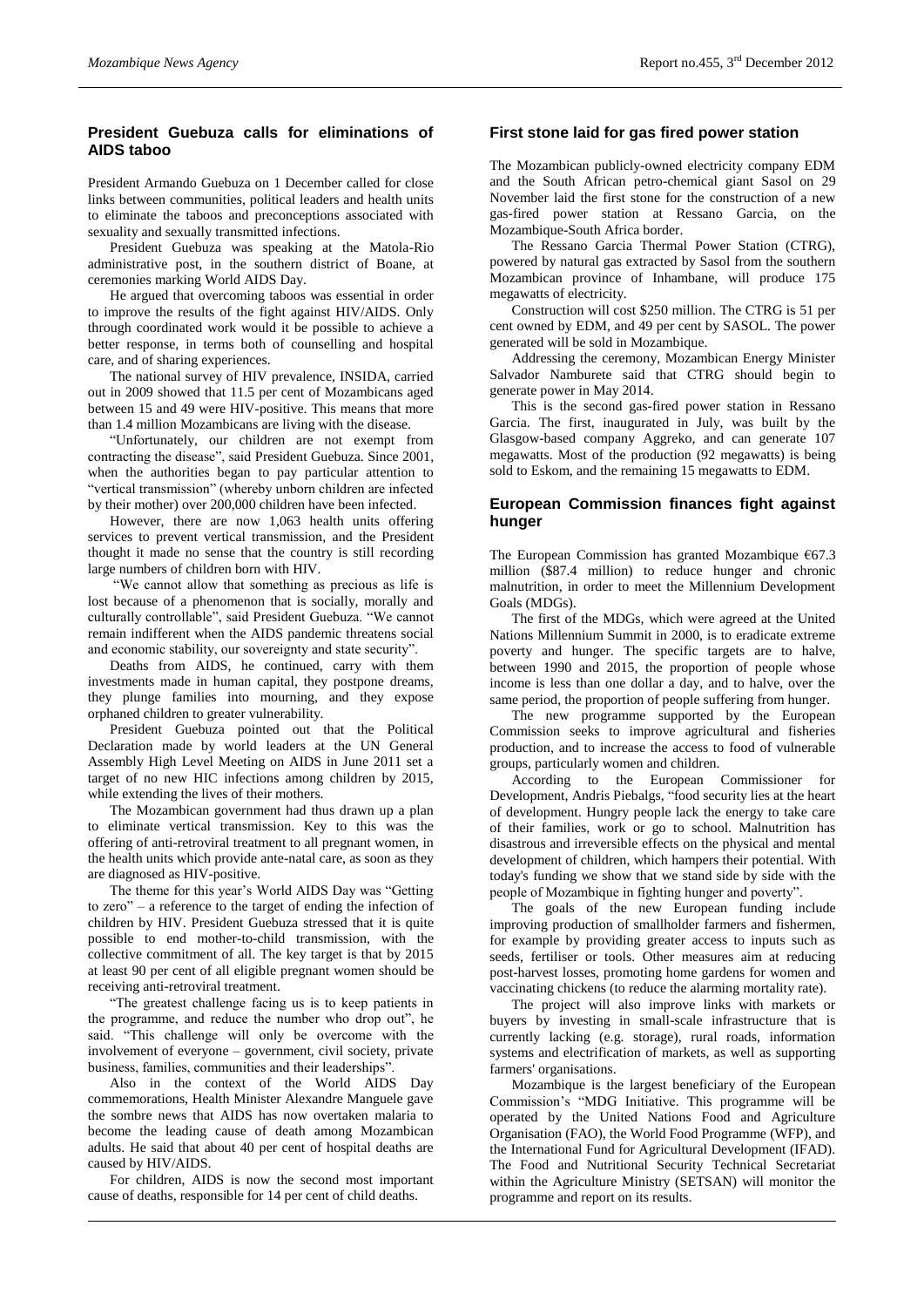## **Assembly passes competition bill**

The Mozambican parliament, the Assembly of the Republic, on 29 November unanimously passed the first reading of a government bill on regulating competition.

The bill outlaws anti-competitive practices. Thus companies are forbidden to form price-fixing rings or take other measures that "hinder, falsify or restrict competition in all or part of the national market".

Companies operating in the same type of business may not, for example, share out clients, suppliers or territory between them, and they may not limit or hinder access of new companies to the market. They may not agree among themselves in order to obtain advantages or influence the outcome of public tenders for the supply of goods or services.

Companies must not, without good cause, refuse to sell their goods or services, and must not make commercial relations dependent on the acceptance of unjustifiable or anti-competitive clauses and conditions. They must not make the purchase of one item dependent on buying another.

Companies with a dominant market position must not abuse it by taking measures to hinder potential competitors. They must not oblige suppliers or consumers not to enter into normal trade relations with competitors.

Dumping is also banned – companies may not unjustifiably sell or import goods at below cost price.

A regulatory body (not yet named) will enforce respect for the rules of competition. The bill states that this will be an independent and impartial body, whose members cannot be sacked before their term of office expires.

However, the bill does not state exactly how this regulatory body is to be formed. Parliamentary deputies from the ruling Frelimo Party urged that it should contain representatives of private business and of NGOs that defend consumers' rights.

Companies may apply to the regulatory body for exemption from the ban on anti-competitive practices if they can show that this will reduce prices for consumers, promote exports, speed up economic development, or encourage technological development and innovation. The regulator will then determine whether to grant the exemption, for how long, and under what conditions.

The bill establishes that anti-competitive practices may be punished with a fine of up to five per cent of the company's turnover in the previous financial year. Companies found guilty of anti-competitive practices may be excluded from public tenders for five years. Other sanctions may include splitting the company in two, or ordering it to cease part of its activity.

Introducing the bill, the Minister of Industry and Trade, Armando Inroga, described rules on competition as fundamental "for safeguarding the rights of consumers and promoting small and medium companies".

A law on competition, he continued, "will ensure the implementation of good commercial practices, promote and defend free and effective competition compatible with a market economy, and discourage restrictive practices".

Inroga claimed that the law will "increase efficiency in production, improve the supply and distribution of goods and services, and promote innovation and better quality".

#### **38 per cent of Mozambicans have electricity**

Currently 38 per cent of the Mozambican population have electricity in their homes, as compared with just seven per cent in 2004, according to the Minister of Energy, Salvador Namburete.

Speaking on 22 November in the Assembly of the Republic, Namburete said that this electricity coverage is above the average figure for sub-Saharan Africa, of 30.5 per cent, and puts Mozambique in third position among the countries of the Southern African Development Community (SADC), behind Mauritius and South Africa.

Nine million Mozambicans have electricity  $-$  six million from the national grid based on the Cahora Bassa dam, and three million from solar panels.

Namburete was answering a question from the parliamentary group of the Mozambique Democratic Movement (MDM), which protested against the alleged high price and poor quality of Mozambican electricity.

He said that the tariff policy practiced by the public electricity company, EDM, had been designed to ensure that funds are available to step up rural electrification, to increase access to electricity for an ever larger number of Mozambicans, and to ensure that undertakings dependent on electricity would be economically and financially viable.

He stressed that EDM charges the same price for electricity everywhere in the country. This was a crosssubsidy, whereby the income that EDM raises in profitable areas (such as the major cities) is redistributed to the unprofitable areas, "thus ensuring the simultaneous electrification of the entire country, in order to stimulate more integrated and balanced development".

Namburete said that the electricity grid now covers 109 of the 128 district capitals. The latest district to be electrified is Mabote, in Inhambane province, where tests on the new electrical installations are currently being carried out. The remaining 19 district capitals should be electrified by 2014.

As for improving the quality of electricity, Namburete stressed that, over the last seven years, more than 57,000 kilometres of transmission lines had been built. EDM was also providing back-up power lines – building second lines "to guarantee safety, reliability, quality, and continuity in the supply of electrical power if one of them should break down".

Twelve new sub-stations had been built, and the capacity of the Maputo sub-station had been increased. EDM was also introducing split meters – which are electricity meters that cannot be hacked into for clandestine connections.

A wide variety of new electricity generating projects were on the drawing board, said Namburete, "which will contribute to increasing the availability, stability and reliability of electrical power".

The entire programme for improving the quality of electricity throughout the country, including the training of EDM staff, particularly in preventive maintenance, is costed at more than \$2.7 billion.

On top of that, said the Minister, EDM is losing about \$12 million a year through the theft of electricity in illegal connections to the grid, and through vandalism of electrical equipment (usually to steal metallic cables and parts).